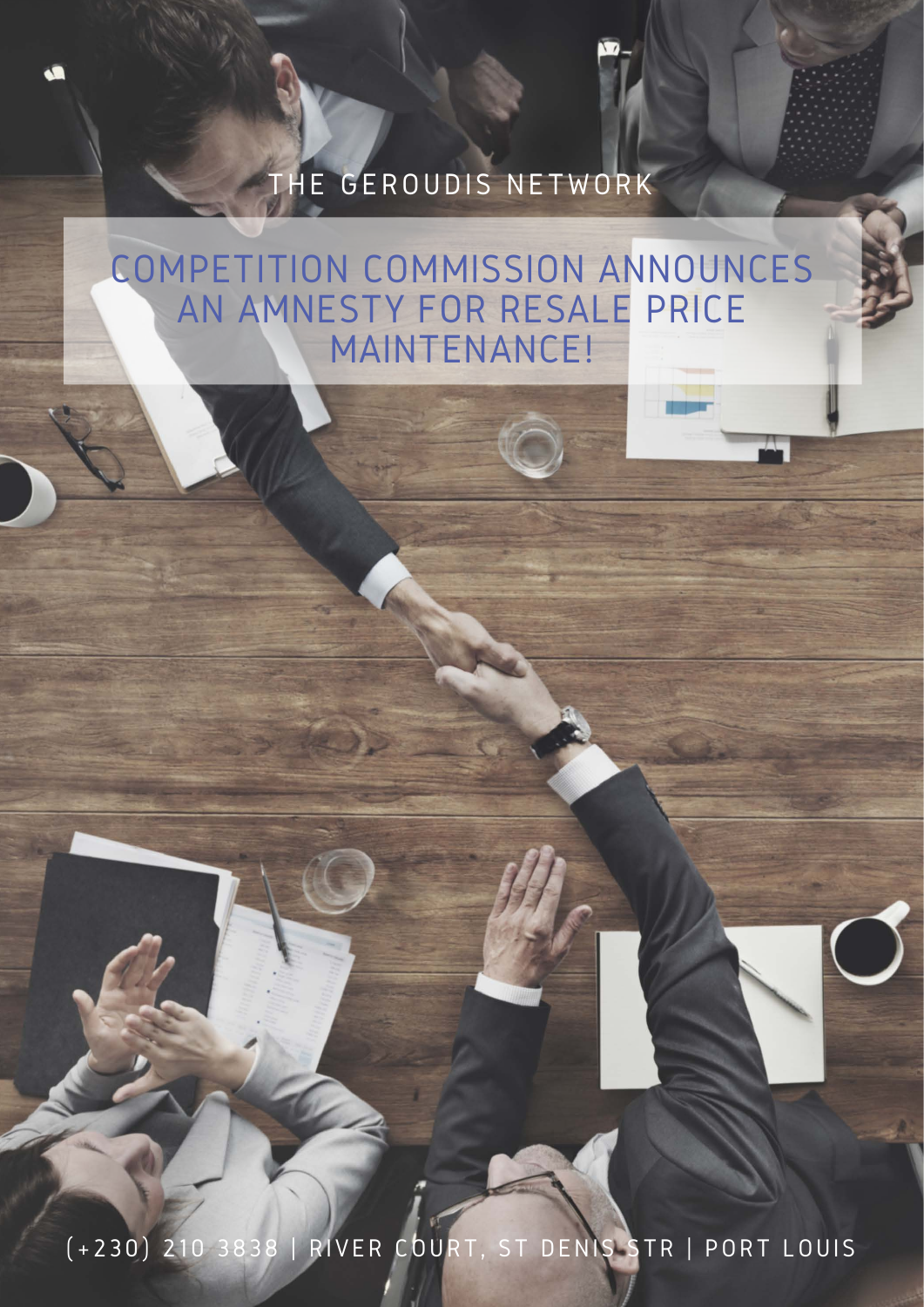### **EXECUTIVE BRIEF: 6th June 2017**

### **Mauritius Competition Commission announces an Amnesty for Resale Price Maintenance!**

#### **This document is not to be considered legal advice. Each case revolves on its own facts. Please consult your advisors for proper assessment.**

The Competition Commission of Mauritius has just launched an amnesty program open from 5th June to 5th October 2017 for companies which consider they have practices which may amount to resale price Maintenance.

#### **Why bother?**

In Mauritius resale price maintenance (RPM) is a per se prohibition and any agreement which provides for it is void and prohibited to that extent. There is comparatively no justification which is allowed under our law to justify RPM.In RPM cases, The Competition Commission of Mauritius (CCM) can impose financial penalties, for intentional or negligent breaches, which go up to 10% of turnover of offending party, and can extend back for a period of 5 financial years!

*1. The retailer shall apply a shelf price of MUR 77.50 for the first quarter and the corresponding promotional price shall not be below MUR 70.50* 

#### **What does RPM mean and include?**

The CCM defines RPM as "an agreement between a supplier and a dealer with the object or effect of directly or indirectly establishing a fixed or minimum price or price level to be observed by the dealer when reselling a product or service to his customers." In short, Suppliers should not require resellers to stick to an agreed price or even to the price printed on the product packaging or to sell above a certain price.

This prohibition includes and extends to imposing conditions preventing resellers from discounting or making special offers or, for example, having agreed maximum discounts applicable between supplier and reseller.

#### **Examples of situations which could, in general, be considered as RPM**[1]:

*2. The retail price consists of the purchase price plus a minimum mark up of 18%* 

*3. Supplier X sends an email to dealers A, B, C "as agreed during our last negotiations, the minimum retail price of MUR 227,50 will not be undercut as long as main competitors A, B and C stick to the said price" 4. A supplier informs its resellers that it will affix the resale price of its product on the product label. Neither*  does the product label mention that the affixed price is a 'Recommended price" nor do resellers negotiate *the resale price with the supplier individually. Dealers purchase the products with the affixed resale price and do not show any resistance to supplier's pricing policy.* 

*5. A supplier agrees with a reseller to grant the latter a 1.5 % rebate or 'ristourne' on the wholesale price provided that the retailer adheres to the recommended minimum resale price. The rebate will be deducted*  from the amount invoiced to the retailer on a quarterly basis upon proof of implementation of the *recommended resale price.*